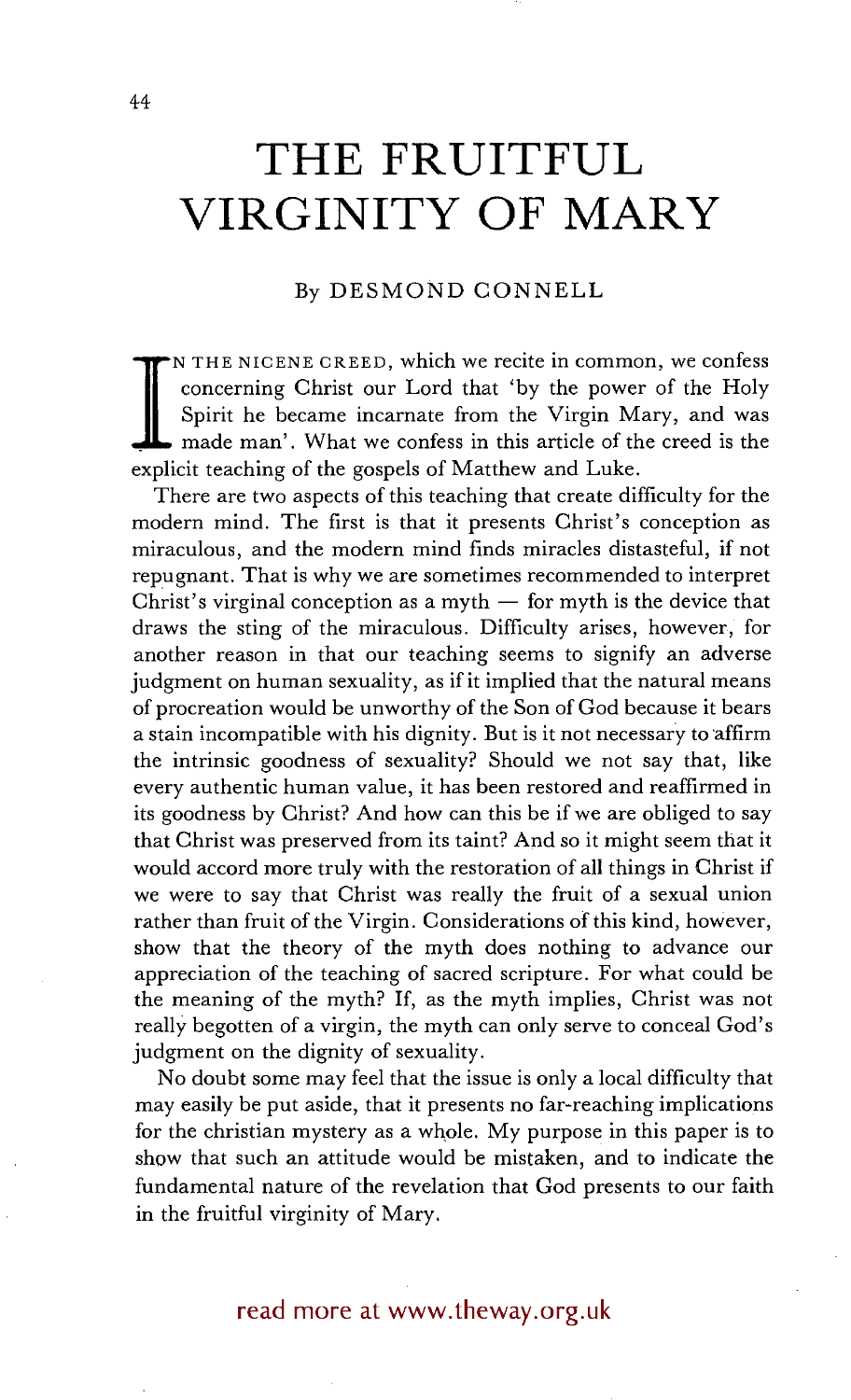Like other miracles recorded in the New Testament, Mary's fruitful virginity is not a myth but what John calls a sign, that is, an event in which God presents to our faith aspects of the grace he reveals and bestows in Christ. To speak of myth may seem to accord with a contemporary outlook, but in reality it is close to the very early heresy which refused to accept the reality of the Incarnation. Docetism regarded Christ's manhood as an appearance, not a reality. To reduce miracle to myth is likewise to refuse to accept reality and to substitute an appearance in its place. But just as the reality of Christ's manhood is the fundamental sign in and through which our faith is led to the manifestation of God in Christ, so too miracles are the realities in and through which our faith is led to the manifestation of the grace bestowed in Christ. The loaves are multiplied in order that we may find the mystery of the bread of life in Christ; the dead are raised in order that we may find the mystery of everlasting life in Christ; the sick are cured, the blind given sight, the lepers cleansed, in order that we may find the mystery of our restoration in Christ. What then is the meaning of the sign that is offered to our faith in Mary's fruitful virginity? Here we are given a sign of the new birth of the children of God, who are born 'not of the will of the flesh, nor of the will of man, but of  $God$ <sup>1</sup>;<sup>1</sup> a sign that our new birth is the work of the Spirit of God in those who believe; a sign that this new birth is possible for all, and not just for those descended by human generation from Abraham; a sign that human love, though rendered fruitful for a perishable life by sexuality, is rendered fruitful for everlasting life by the outpouring of the Holy Spirit.

Matthew proclaims the mystery of Christ's conception in the first chapter of his gospel. He begins with the genealogy of Christ, which he traces from Abraham to Christ through Joseph. He then goes on to say that Christ was not begotten of Joseph but of Mary, his betrothed, through the action of the Holy Spirit. Joseph becomes the legal father of Christ by obeying God's command to him to take to himself Mary his wife, and through this legal fatherhood Christ becomes heir to the promises made throughout the Old Testament from Abraham through Judah and David. The Old Testament is here summed up in Joseph, who receives the promises through carnal descent, for carnal generation is fundamental to the whole Old Testament economy. Mary on the other hand, is the beginning of the New Testament through a motherhood bestowed not by the action of man but by the action of the Holy Spirit. The marriage of Mary and Joseph is thus the union of the two Testaments. What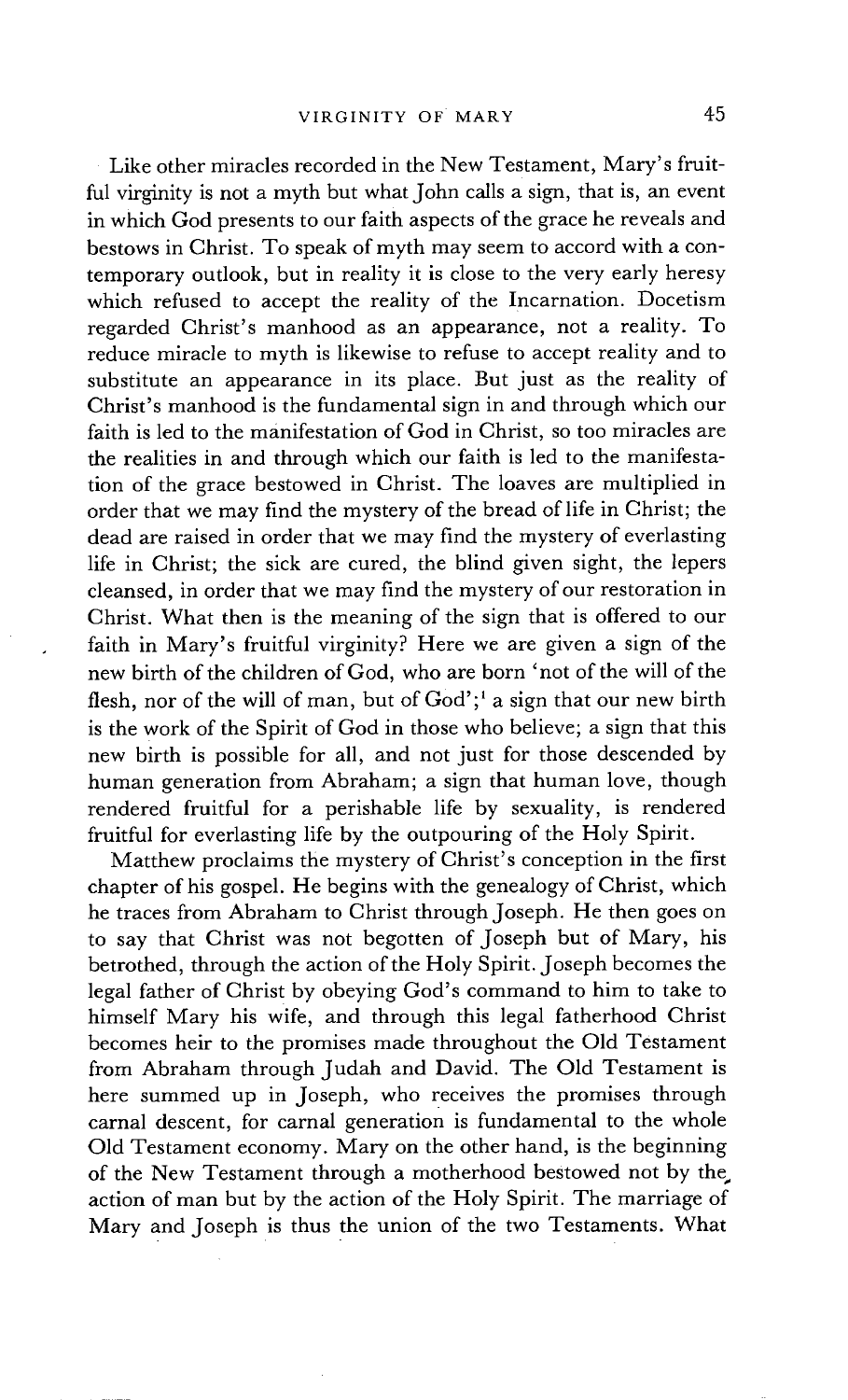Matthew emphasizes is Joseph's faith. It is the faith of Abraham, the faith of the old people of God, attaining its fulfilment in the acceptance of the Saviour. Through this faith the union of Mary and Joseph is effected so that Mary, who represents the New Testament, secures for her child the inheritance of the promises of the Old Testament, and Joseph, who represents the Old Testament, accepts the revelation of the New in his acceptance of Mary's child as the promised Saviour. Through Joseph, Mary and her child are one with the Old Testament; through Mary and her child, Joseph is one with the New Testament.

We turn now to St Luke's account of the mystery in his annunciation narrative. Here there are three points in particular that I should like to bring out. The first point concerns Mary's faith. Mary receives the word addressed to her by the angel and embraces it with complete and humble submission: 'Let it be to me according to your word'.<sup>2</sup> Luke brings out the perfection of Mary's faith by contrasting her with Zechariah, who disbelieved and was struck dumb. A little later he speaks the praise of Mary's faith through the mouth of Elizabeth, who, filled with the Holy Spirit, declared: 'Blessed is she who believed that there would be a fulfilment of what was spoken to her by the Lord'.<sup>3</sup> Here we find the faith that lies at the origin of all participation in the grace of Christ. This faith at the same time renders Mary a true daughter of Abraham and raises her beyond him, because what was promised to him from afar through centuries of human generation is accomplished in her in a manner that surpasses human generation. In Abraham human fruitfulness is blessed with a promise that is fulfilled in Mary in a fruitfulness that is divine. Moreover, Abraham's faith, which was tested in the command to sacrifice his son, but released from the command before the sacrifice was completed, is subjected to a far greater test in Mary as she stood by the cross with the words of the angel's promise ever present in her heart. Abraham's faith lies at the origin of the old people of God; Mary's faith lies at the origin of the new people, because through her faith the Saviour is given who is the source of life to the whole world. Mary was the first to receive Christ in faith; first not just in time, but first in this that the faith of the Church is already present in its origin in Mary's faith. This is signified by John's account of the Cana miracle which our Lord worked in response to Mary's faith. John concludes his' narrative by saying: 'This beginning of miracles Jesus did in Cana of Galilee; and manifested his glory, and his disciples believed in him'.<sup>4</sup> The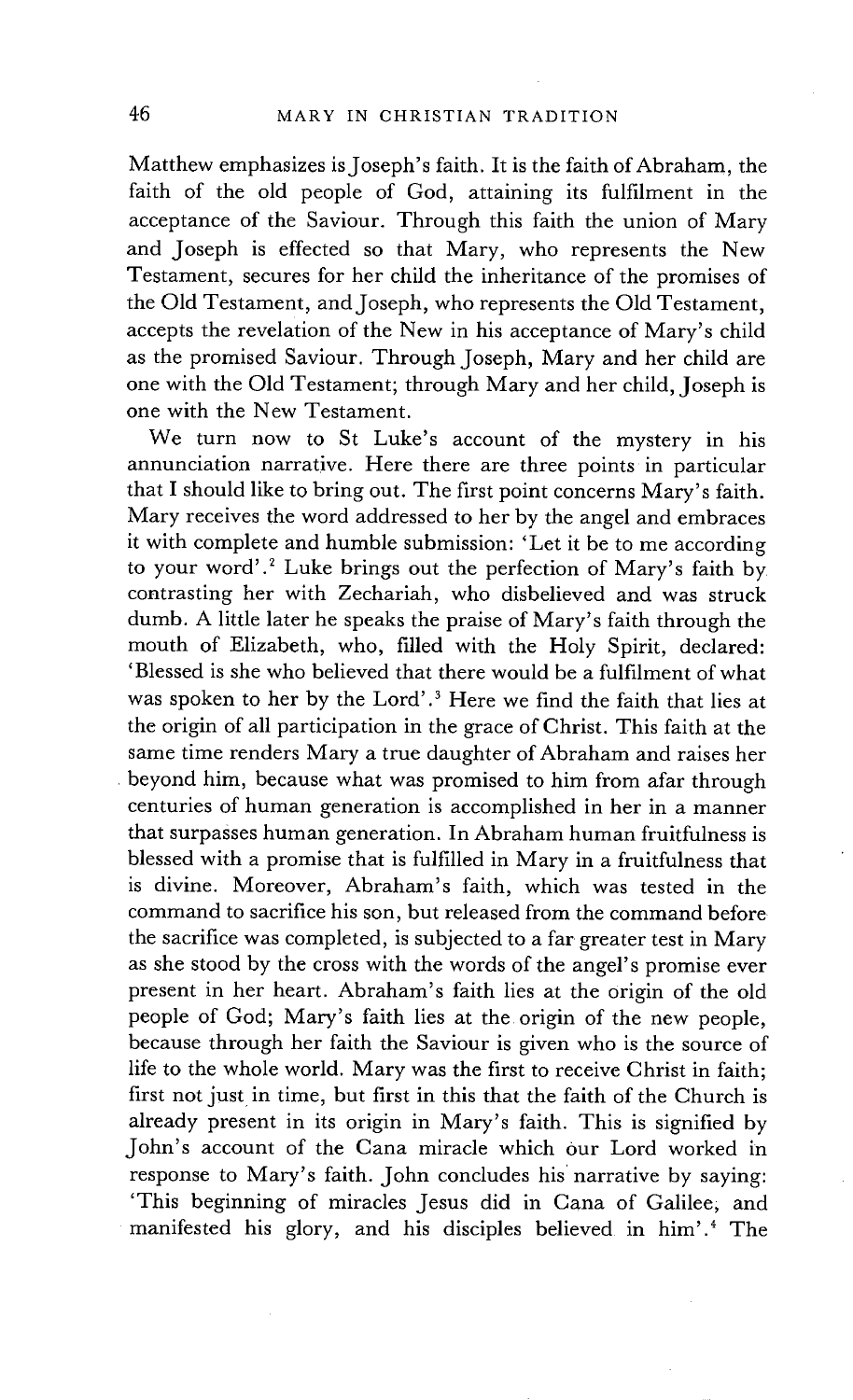beginning of the disciples' faith is thus associated with Mary's faith, and, through the disciples, the faith of the Church.

The second point in Luke's annunciation narrative is the revelation of the action of the Holy Spirit. In answer to her question as to how she is to become the mother of the promised child, she is told that the Holy Spirit will come upon her and that the power of the Most High will overshadow her, and that for this reason the Holy One to be born of her will be called the Son of God.<sup>5</sup> The virgin will become a mother not through the intervention of man and the exercise of sexuality but by the action of the Holy Spirit. Here we have the revelation of something unprecedented, without parallel throughout the Old Testament period. During that period it was recognized that God was the source of all fruitfulness. This was acknowledged in the law that prescribed that the first-born should be consecrated to God. It was conveyed in a special way in the narratives about God's gift of fruitfulness to the barren: to Sarah, to the mother of Samson, to Hannah, to Elizabeth. Once again Luke stresses the uniqueness of what is accomplished in Mary by contrasting it with the gift bestowed on Elizabeth. Elizabeth is advanced in age and barren, and her reproach among men is removed when God renders her fruitful through her husband.<sup>6</sup> Mary is not considered to be barren: she is young and unmarried. Her virginity is not a reproach. And it is the virgin who is rendered fruitful by the sole power of the Holy Spirit. It is important to grasp that what is conferred on Mary is the unprecedented privilege of fruitful virginity. Sometimes the mystery is presented inadequately as if it involved the preservation of Mary's virginity in spite of her motherhood, as if virginity and motherhood were opposed realities which in her case were miraculously preserved from conflict. To view the mystery exclusively in this way is to tend to see it as a device by which God preserves the virgin from the taint of sexuality. But what is involved is something wholly positive: the raising of virginity itself to the perfection of fruitfulness. 7 Sexuality is not a taint, but a reality of this world that is surpassed in the new reality revealed by fruitful virginity. Virginity is no longer sterility; by the action of God it has become a source of life. Motherhood in Mary is virginity in the fruitfulness that comes directly and exclusively from the Holy Spirit. This is the mystery expressed by the Church in the words *virginitas foecunda*. 'Blessed is the fruit of your womb'.<sup>8</sup> Blessed is the fruit of the womb of the Virgin.

My third point is contained in the promise made to Mary concerning her child: 'He will be great and will be called the Son of the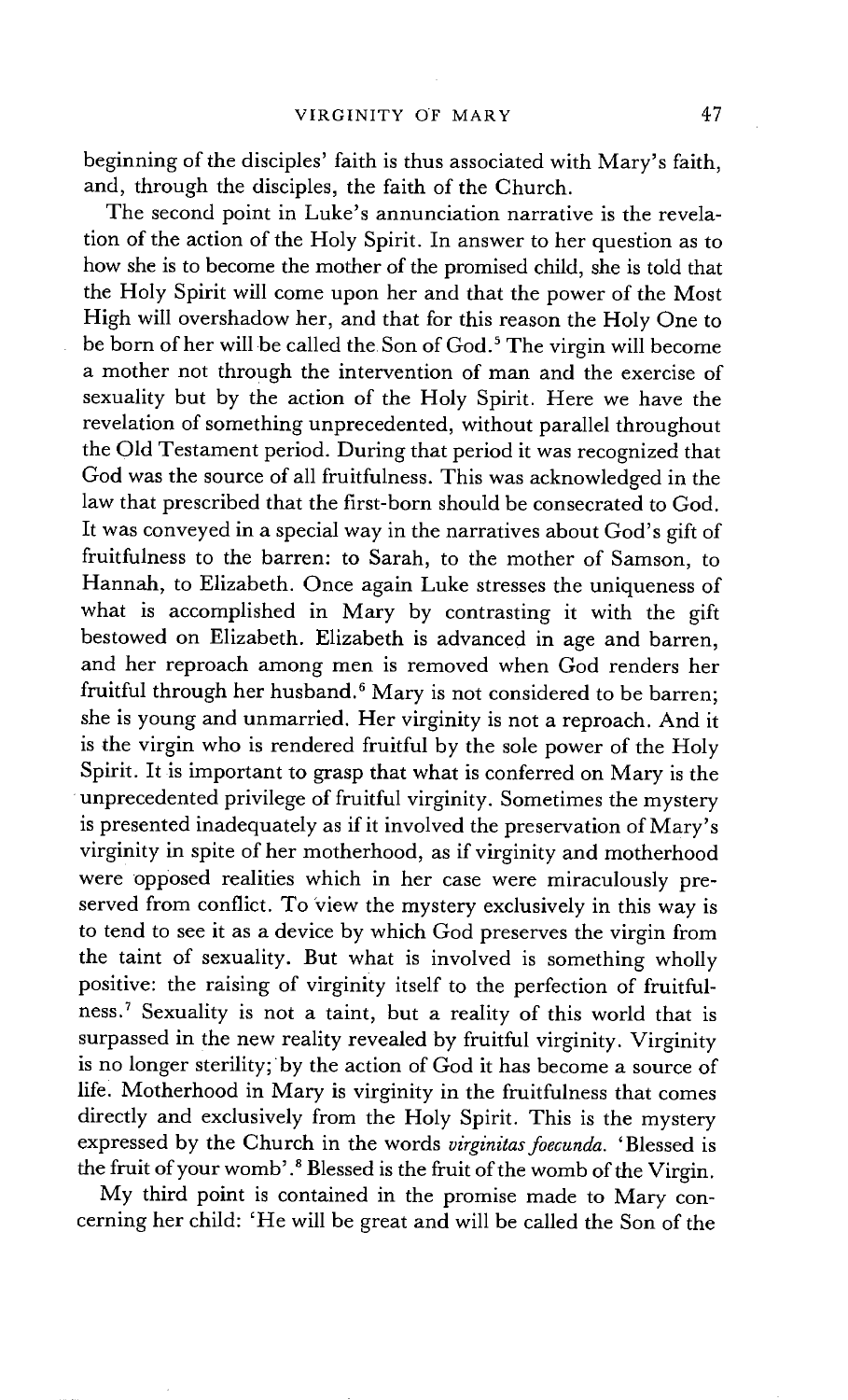Most High. And the Lord God will give unto him the throne of his father David. And he shall reign in the house of Jacob forever. And of his kingdom there will be no end' .9 Mary's motherhood embraces the eternal destiny of her Son. The human life in which he is begotten of Mary is indeed perishable; in the flesh he takes from her he will suffer death and thereby accomplish the sacrifice of our redemption. But the child who is begotten of her in this perishable life is the immortal Son of God, immortal in virtue of his divine life, and who will remain immortal in his very death. For that reason the Church on Good Friday addresses him as *hagios athanatos* (holy, immortal). That is why even in his death, which he can suffer in virtue of his human nature, Mary's motherhood, unlike the motherhood of any other woman, suffers no interruption. 10 It endures throughout the paschal mystery by which his flesh and blood become the source of imperishable life for the whole world. The flesh and blood taken from the virgin are the flesh which is food indeed and the blood which is drink indeed so that they who partake of them have everlasting life.<sup>11</sup> The fruit of the virgin brings imperishable life to the world by means of the flesh and blood in which he was begotten of her, in which he died, in which he rose again, by which he feeds his flock.

We can sum up the three points we have seen by saying that the virgin believed the word that was spoken to her, that she was made fruitful by the Holy Spirit, that the fruit she bore brings everlasting life to the world.

It is time now to turn to Luke's other book, the Acts of the Apostles. 'It is the same Spirit', says Congar, "that made Mary fruitful that makes the Church fruitful. The beginnings of the Church in the Acts of the Apostles correspond to the infancy gospel in the first two chapters of Luke' .12 As at the beginning of his gospel the Spirit descends on the virgin and renders her fruitful, so at the beginning of the Acts the Spirit descends on the small group of believers and brings the inexhaustible fruitfulness of Pentecost. Peter preached on that day to the crowds 'and those who received his word were baptized, and there were added that day about three thousand souls'.<sup>13</sup> The water of baptism is the womb of the Church in which all who partake of the Church's faith are born by the power of the Holy Spirit to the new and everlasting life of God in the likeness of Christ. Here we find a theme dear to the early Fathers:

> All those things, therefore, that the Son of God did and taught for the world's reconciliation, we perceive not just in the history of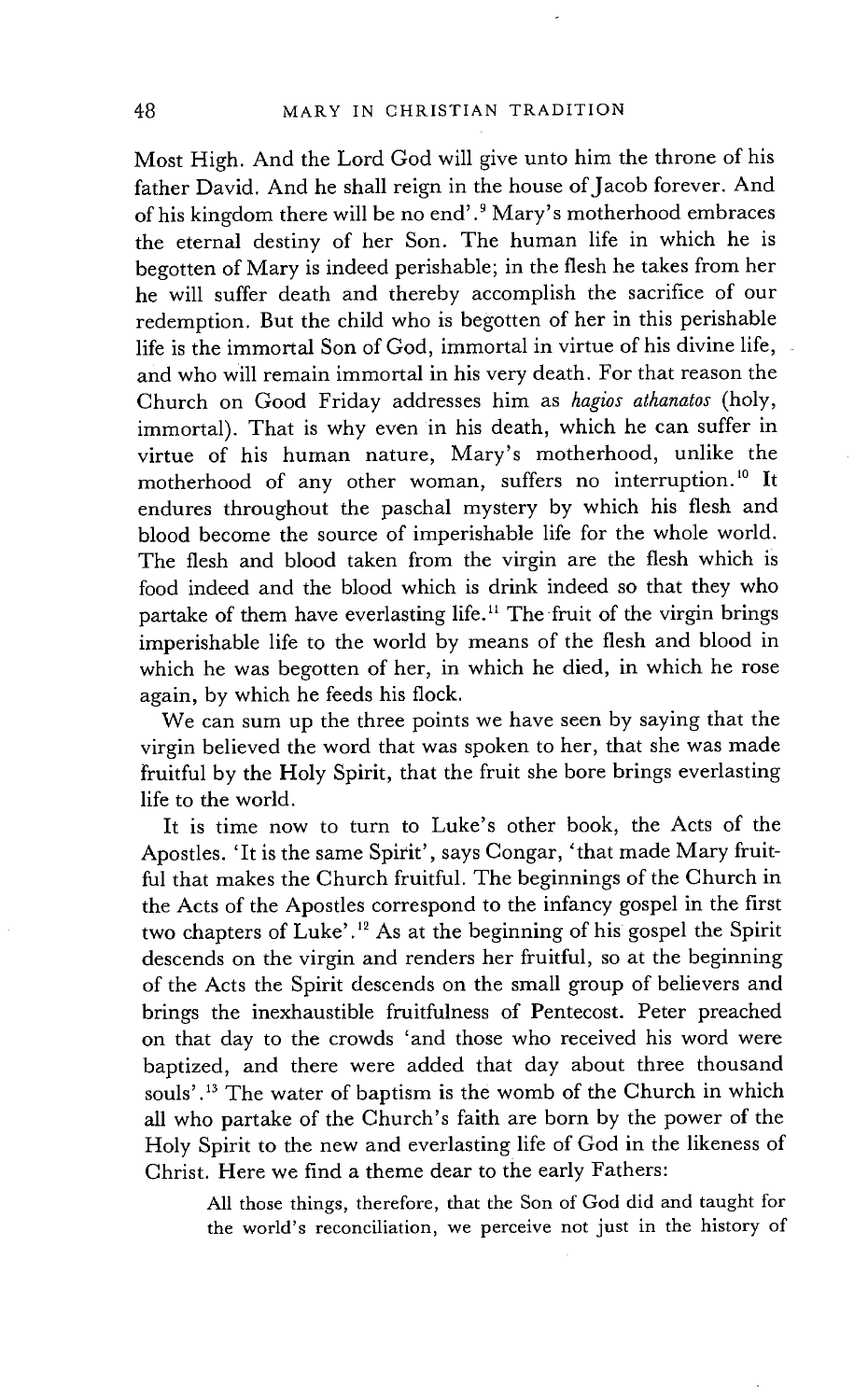actions gone by but even in the power of works here and now present. He it is who, brought forth by the power of the Holy Spirit from the Virgin Mother, renders fruitful by the same Spirit *(inspiratione)* his spotless Church, so that through the child-bearing of baptism a countless multitude of God's sons is begotten.<sup>14</sup>

He has placed in the baptismal font the origin he himself took from the virgin: he gave to the water what he gave to his mother: for the power of the Most High and the overshadowing of the Holy Spirit, which brought it about that Mary should bear the Saviour, brings it about that the flowing water *(unda)* regenerates the believer.<sup>15</sup>

Augustine says: 'It behoved our head to be born of a virgin according to the flesh, for the sake of a wonderful miracle by which he might signify that his members would be born according to the Spirit of a virgin, the Church'.'6 Like Mary, the Church receives the word in faith and is rendered fruitful through the water of baptism by the overshadowing of the Spirit. The new birth of the children of God is signified and proclaimed by Christ's birth from the virgin. Virginity has received a fruitfulness incomparably surpassing the fruitfulness of sexuality.

It is remarkable how profoundly generation enters into the relationship between man and God as this relationship is revealed in sacred scripture. At the beginning God blessed the man and the woman with a fruitfulness that was blighted by their sin, so that their descendants come into the world deprived of the intimacy with him which G6d had orginally established. When God chose Abraham he destined him to be the father of a people from which would come eventually the Saviour, and the unity of that people was a unity of blood maintained through centuries of carnal descent. This is the religious meaning of the rite of circumcision. For this reason one finds little evidence in the Old Testament of regard for virginity. Virginity is seen as sterile, and the fruitfulness of the sexual union is a sign of God's blessing. We see this especially in Judges 11: 'And Jephthah made a vow to Yahweh, "If you deliver the Ammonites into my hands, then the first person to meet me from the door of my house when I return in triumph from fighting the Ammonites shall belong to Yahweh, and I will offer him up as a holocaust" '. The one he met was his little daughter, who submitted to his terrible vow, but asked one thing: 'Grant me one request: Let me be free for two months. I shall go and wander in the mountains and with my companions bewail my virginity'. Virginity is the fate worse than death.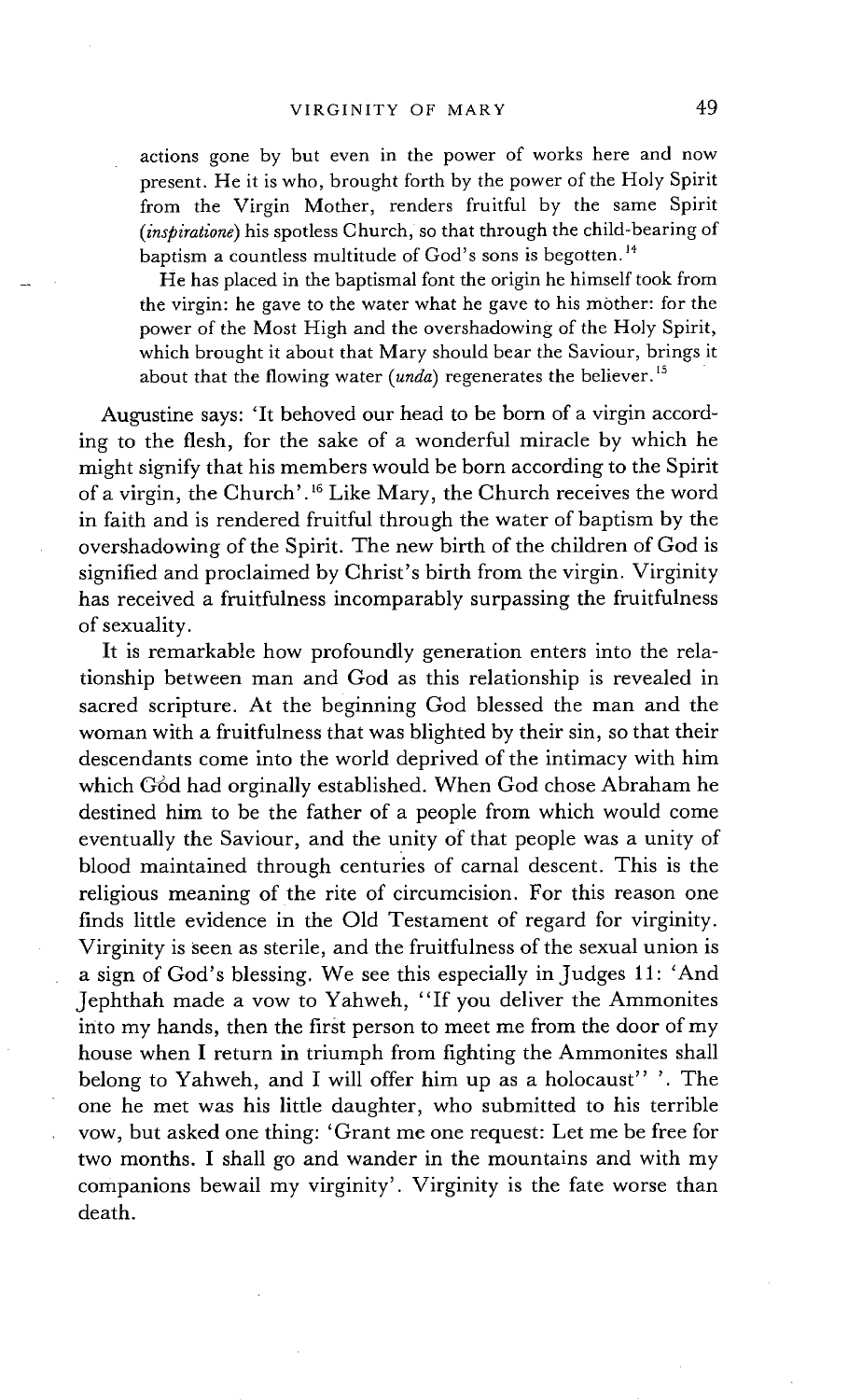There is perhaps some evidence of a new attitude in late Judaism: for example, in the septuagint translation of Isaiah 7,14, and in the practice of celibacy amongst the Essenes, reflected in John the Baptist. 17 But there is no doubt about the attitude of Jews generally then and since in their conviction that it is birth that relates them to God, descent from Abraham that renders them spiritually privileged. That is why so often in the New Testament we find this theme in prominence. The Baptist warns the pharisees not to rely on their descent from Abraham because God can raise up children to him from the very stones.<sup>18</sup> Our Lord found little faith amongst his kinsfolk and had to make clear that it is not kinship but faith that wins God's favour. 19 When the woman cried out: 'Blessed is the womb that bore you and the breasts that suckled you', he had to protest that it is not carnal descent that relates one to God, but faith in his word. 'Blessed rather are they Who hear the word of God and keep it'.<sup>20</sup> Is it then contrary to his teaching to attach spiritual importance to Mary's motherhood? That would be so if it were a question of a merely carnal relationship, as the woman who cried out supposed. But Mary's motherhood is the beginning of something new. She is the virgin whose relationship with God in her very motherhood is based on a hearing of the word in faith, whose motherhood shows forth the new birth of the sons of God under the action of the Holy Spirit.

The New Testament revelation thus brings a complete change, signified by Mary's fruitful virginity. The children of God are they who receive the word in faith and are born again in the likeness of the son of the virgin. The true descendants of Abraham are they who imitate his faith, not they who merely trace their descent to his blood. We know how difficult was the struggle recorded in the Acts and in Paul's letters to secure the triumph of the new revelation, that salvation is through faith and not through conformity with the Law. And the fruitful virginity of Mary stands as the sign of this new revelation.

It is instructive to follow the account of this difference between Judaism and Christianity as expressed sixty years ago by Franz Rosenzweig, jewish author of *The star of redemption.* Karl Loewith presents Rosenzweig's teaching as follows:

The 'wandering Jew' is not an invention of the christian and antisemitic world, but a phenomenon of world history which contradicts all other experiences of the power of time. The authentic Jew can, in fact, say of himself 'we' and continue 'are eternal' because the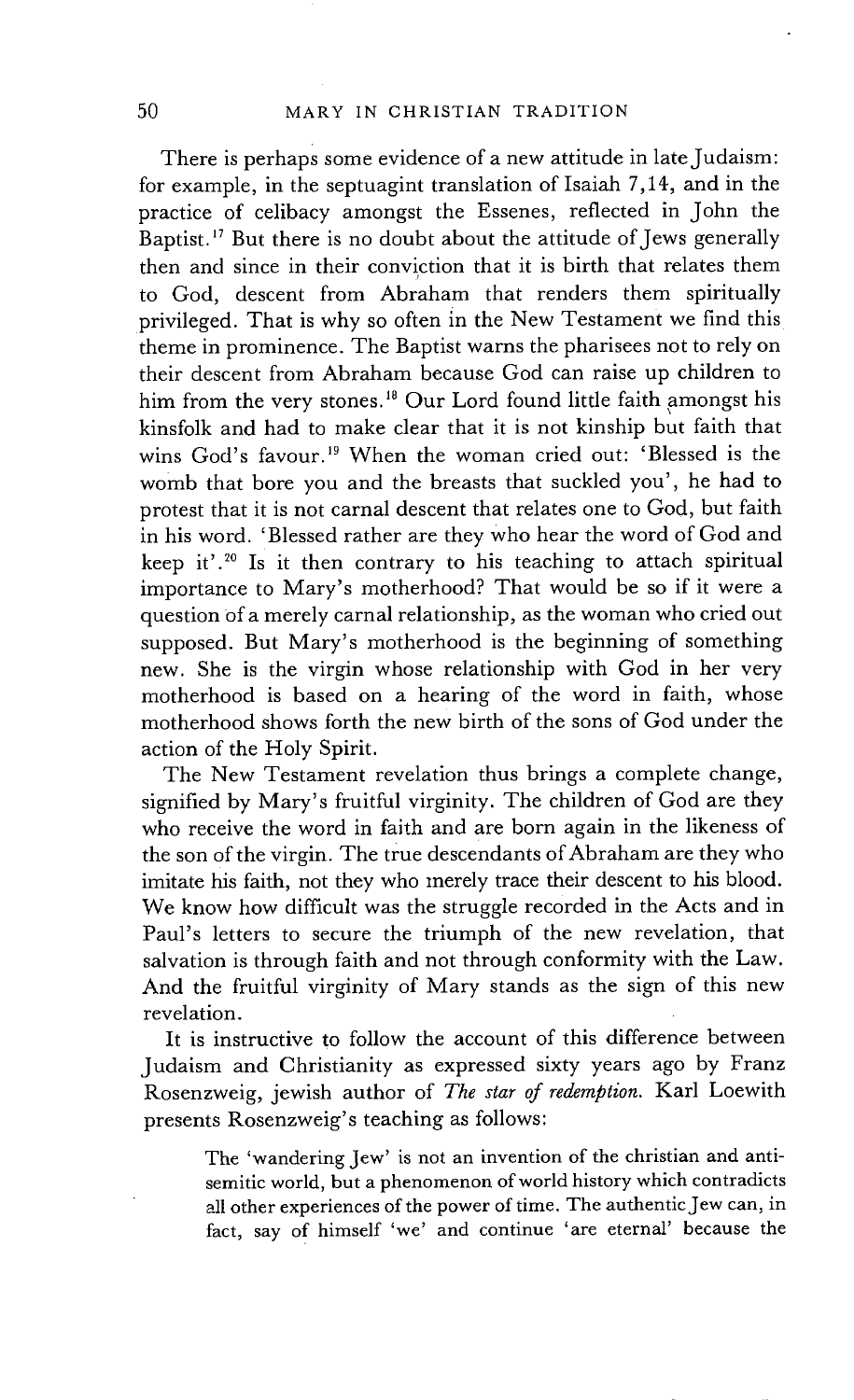jewish people, as God commanded and promised them, are made eternal through the natural procreation of the succession of generations. In this way the descendants attest to the faith of their ancestors. For the Jew, the belief in his own eternity is identical with belief in his God, because he knows that he is one of God's people. His faith, unlike that of the Christian, is not the content of a tradition based upon testimony, but the 'product of a procreation'.... The Christian is.originally, or at least by virtue of his birth, a pagan. The Jew, however, is only a Jew. Hence, the way of the Christian continually consists in freeing himself from hisracial ties, whereas the life of the Jew leads him deeper and deeper into the line of his descent. Christianity is essentially a missionary activity and must spread in order to maintain its existence in the world. Judaism, in contrast, lives only and always upon its own 'remains' and maintains itself through its isolation from other peoples. Through this believing community of blood, the Jew has at every moment of his historical miseries the guarantee that he is already 'eternal' in the present.<sup>21</sup>

The fruitfulness of the old people of God is based on carnal generation; the fruitfulness of the new people of God is based upon the new birth from water and the Holy Spirit of those who believe.

It is time to bring our conclusions together. I began by describing Christ's virginal conception and birth as a sign, and all that I have said has been an elaboration of the meaning of this sign in the light of the teaching of sacred scripture. It is a sign of great richness, signifying in its own way the entire christian mystery.

In the first place, we have the revelation of a new fruitfulness which surpasses the power of man to confer, but owes its origin directly and exclusively to the action of the Holy Spirit. In the most proper sense of the term it is grace, the gift of God which manifests the grace of our birth in the likeness of Christ. The sign of this fruitfulness is given in the virgin. Virginity is of itself a sign of poverty, for of herself the virgin is sterile. She is rendered fruitful by God's gift with a fruitfulness that surpasses all that man can bestow because it is a fruitfulness unto everlasting life. This fruitfulness remains permanently in the Church, not only in the sacramental power of baptism by which she constantly brings forth new offspring by the power of the Holy Spirit, but also in her practice of consecrated virginity. The consecrated virgin is not the sterile one who has turned aside from the fruitfulness of marriage, but the one into whose heart God's love has been poured by the Holy Spirit and rendered fruitful in the service of God and his people. We can say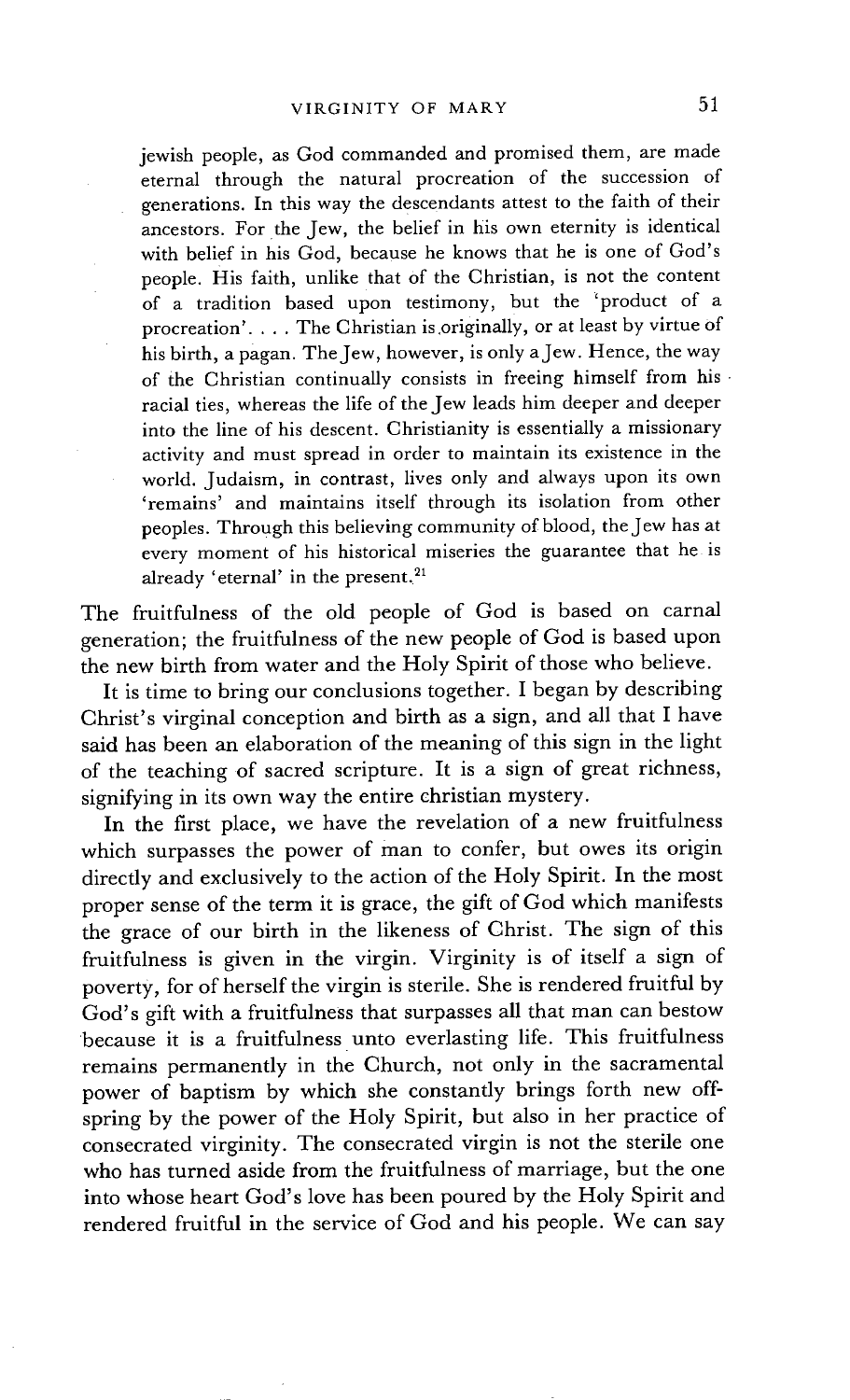that every Christian bears in his origin as a Christian the sign of fruitful virginity: he is born of the virgin Church, and so of the Virgin in whom that fruitfulness of the Church has its beginning. The practice of consecrated virginity is a special participation in the fruitfulness of the christian life, which is always radically a virginal fruitfulness bestowed by the action of the Holy Spirit. That is why there will always be a special relationship between consecrated virginity and ministry in the Church's life. For the priest has a particular association in virtue of his call with the fruitfulness of the Church. 22

In the second place, we have the revelation of the fundamental role of faith, through which alone we can share in the christian mystery, in that fruitfulness that comes from God alone. Mary is the faithful virgin who received the word of God and was obedient to it. It is through this faith that she receives God's gift, and her faith is itself already the gift of the Holy Spirit which entitled her to be addressed as 'full of grace'.<sup>23</sup> Has she not, then, a special appeal for all who acknowledge the fundamental importance of faith, that faith of which St Paul speaks especially in the letters to the Galatians and the Romans?

In the third place, we have the revelation of the universality, the catholicity, of the christian people. Racialism, which is based on human generation, is surpassed and with it all exclusivism whether jewish or nationalistic. Sexual difference too is reduced to secondary importance in that woman is delivered from subjection to man: it is no longer the case that she can fulfil her role in the midst of God's people only through a motherhood that subordinates her to a husband. And this truth must itself transform the relation between the christian husband and wife. That is why christian mothers have never resented, but rather rejoiced in, the sign of the Virgin with her child. 24

Lastly, christian marriage is ennobled by Mary's virginity. It is through the fruit of the virgin that marriage is restored and raised to a new dignity that enables it to be itself a sign of the love between Christ and the Church.